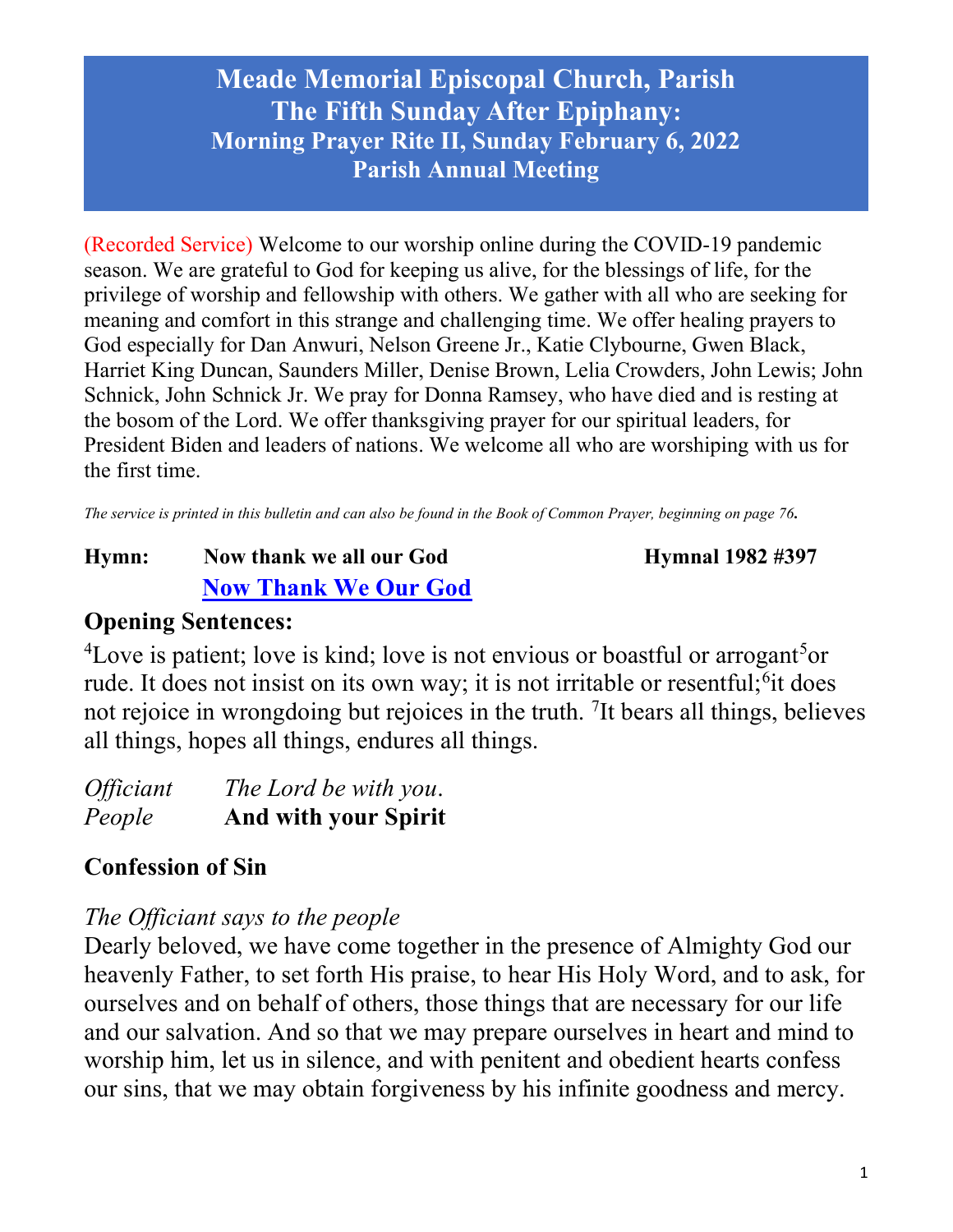#### Silence

### Officiant and People together

Most merciful God, we confess that we have sinned against you in thought, word, and deed, by what we have done, and by we have left undone. We have not loved you with our whole heart; we have not loved our neighbors as ourselves. We are truly sorry and we humbly repent. For the sake of your Son Jesus Christ, have mercy on us and forgive us; that we may delight in your will, and walk in your ways, to the glory of your Name. Amen.

#### The Absolution

Almighty God have mercy on you, forgive you all your sins through our Lord Jesus Christ, strengthen you in all goodness, and by the power of the Holy Spirit keep you in eternal life. Amen.

#### The Invitatory and Psalter

| <i>Officiant</i> Lord, open our lips.                   |
|---------------------------------------------------------|
| <i>People</i> And our mouth shall proclaim your praise. |

#### Officiant and People

Glory to the Father, and to the Son, and to the Holy Spirit: as it was in the beginning, is now, and will be forever. Amen. Alleluia.

### The Liturgy of The Word

First Lesson Isaiah 6:1-13 Gloria Ward-Lewis <sup>1</sup>In the year that King Uzziah died, I saw the Lord sitting on a throne, high and lofty; and the hem of his robe filled the temple. <sup>2</sup>Seraphs were in attendance above him; each had six wings: with two they covered their faces, and with two they covered their feet, and with two they flew. <sup>3</sup>And one called to another and said: "Holy, holy, holy is the Lord of hosts; the whole earth is full of his glory." 4The pivots on the thresholds shook at the voices of those who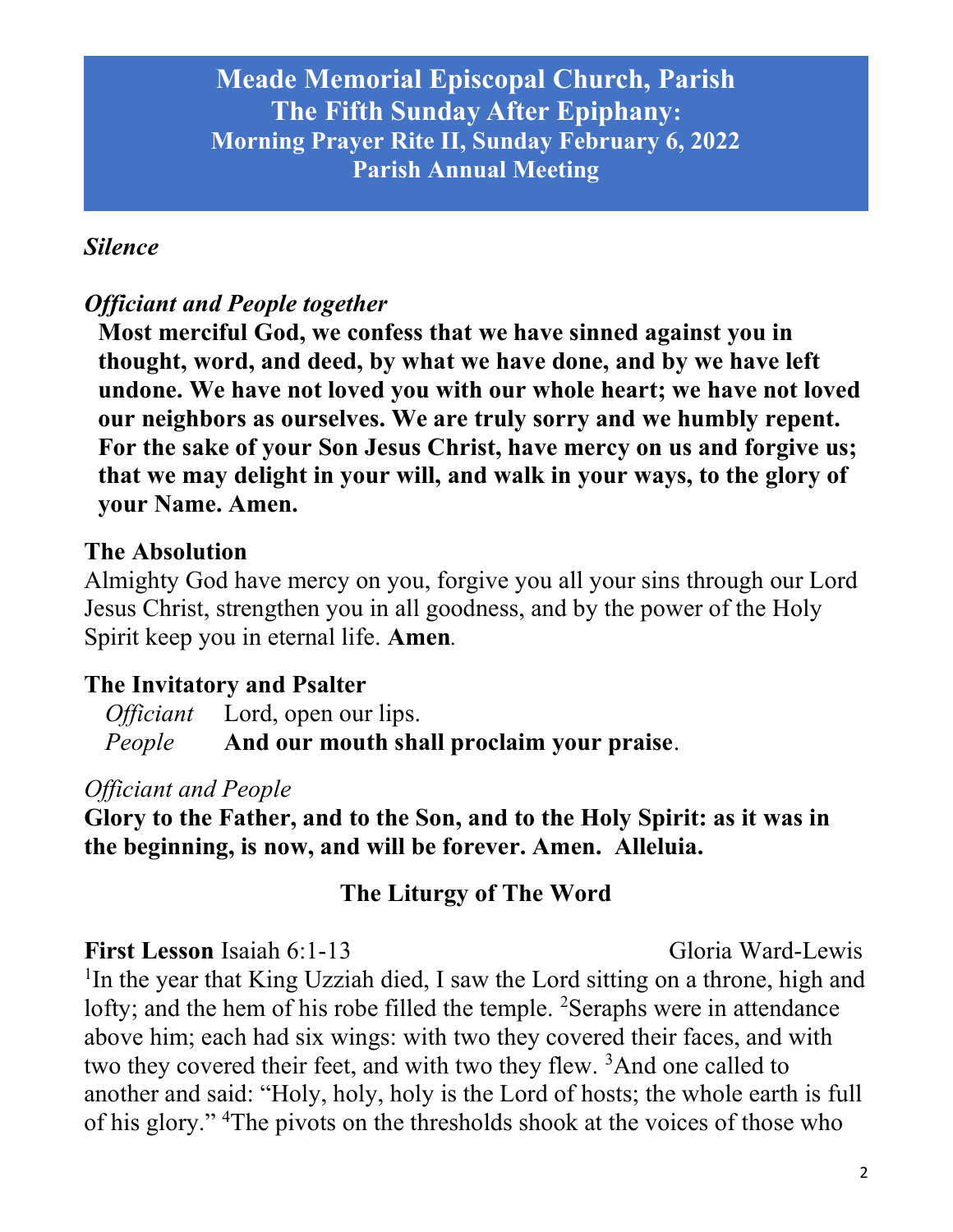called, and the house filled with smoke. <sup>5</sup>And I said: "Woe is me! I am lost, for I am a man of unclean lips, and I live among a people of unclean lips; yet my eyes have seen the King, the Lord of hosts!" <sup>6</sup>Then one of the seraphs flew to me, holding a live coal that had been taken from the altar with a pair of tongs. <sup>7</sup>The seraph touched my mouth with it and said: "Now that this has touched your lips, your guilt has departed and your sin is blotted out." <sup>8</sup>Then I heard the voice of the Lord saying, "Whom shall I send, and who will go for us?" And I said, "Here am I; send me!" <sup>9</sup>And he said, "Go and say to this people: 'Keep listening, but do not comprehend; keep looking, but do not understand.' <sup>10</sup>Make the mind of this people dull, and stop their ears, and shut their eyes, so that they may not look with their eyes, and listen with their ears, and comprehend with their minds, and turn and be healed." <sup>11</sup>Then I said, "How long, O Lord?" And he said: "Until cities lie waste without inhabitant, and houses without people, and the land is utterly desolate;  $^{12}$ until the Lord sends everyone far away, and vast is the emptiness in the midst of the land.<sup>13</sup>Even if a tenth part remain in it, it will be burned again, like a terebinth or an oak whose stump remains standing when it is felled." The holy seed is its stump.

## Reader: Hear What the Spirit is saying to the Church People: Thanks be to God.

#### **Psalm:** Psalm 138 Charles Hoffman

- <sup>1</sup> I will give thanks to you, O Lord, with my whole heart; \* before the gods I will sing your praise.
- <sup>2</sup> I will bow down toward your holy temple and praise your Name, \*

because of your love and faithfulness;

- <sup>3</sup> For you have glorified your Name \* and your word above all things.
- <sup>4</sup> When I called, you answered me; \* you increased my strength within me.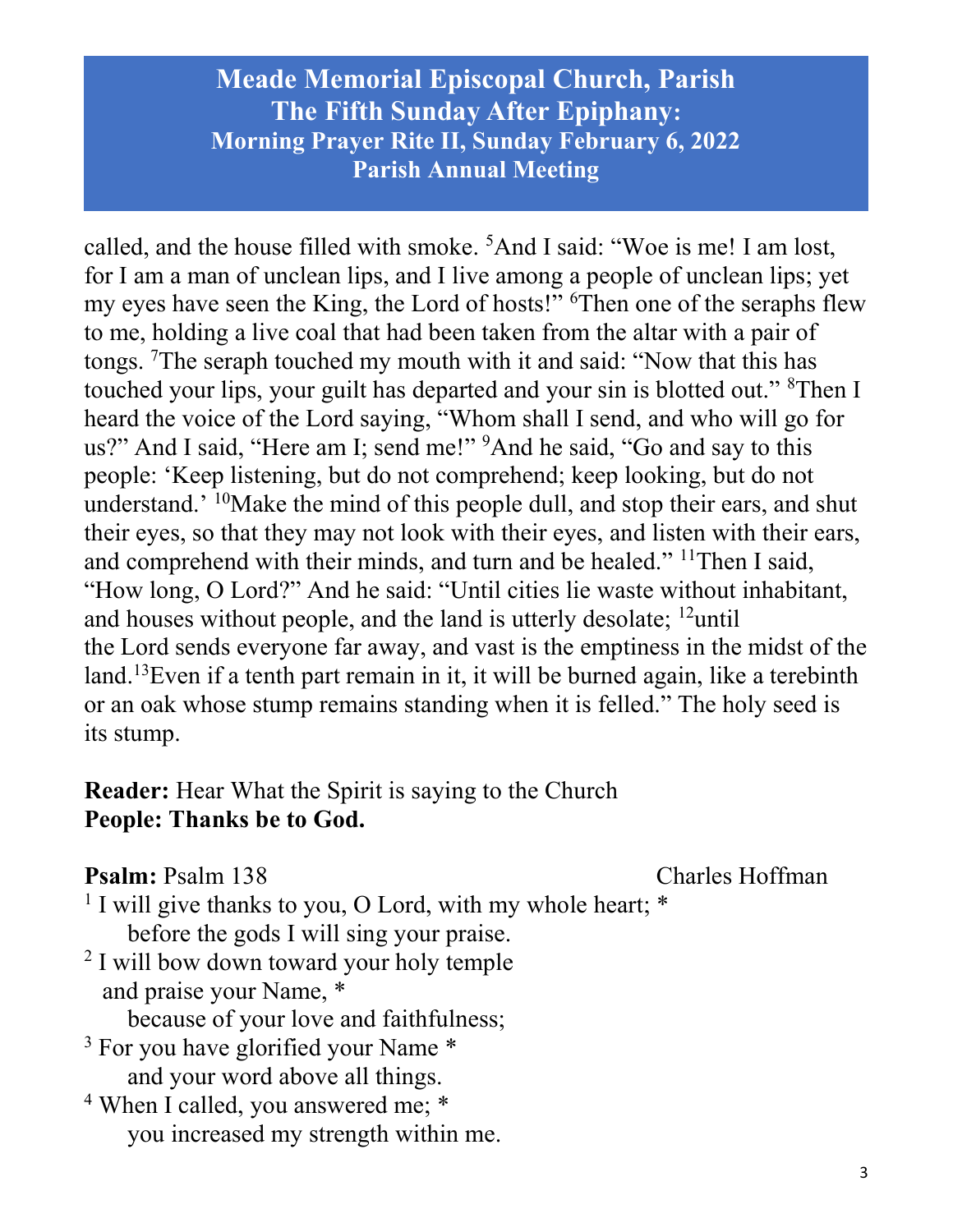<sup>5</sup> All the kings of the earth will praise you, O Lord, \* when they have heard the words of your mouth. <sup>6</sup> They will sing of the ways of the Lord,  $*$  that great is the glory of the Lord. <sup>7</sup> Though the Lord be high, he cares for the lowly;  $*$  he perceives the haughty from afar. <sup>8</sup> Though I walk in the midst of trouble, you keep me safe; \* you stretch forth your hand against the fury of my enemies; your right hand shall save me. <sup>9</sup> The Lord will make good his purpose for me; \*

O Lord, your love endures for ever;

do not abandon the works of your hands.

### Glory to the Father, and to the Son, and to the Holy Spirit: as it was in the beginning, is now, and will be forever. Amen.

#### Second Lesson 1 Corinthians 15:1-11 Barbara Wells

<sup>1</sup> Now I would remind you, brothers, and sisters, of the good news that I proclaimed to you, which you in turn received, in which also you stand, <sup>2</sup>through which also you are being saved, if you hold firmly to the message that I proclaimed to you—unless you have come to believe in vain. <sup>3</sup>For I handed on to you as of first importance what I in turn had received: that Christ died for our sins in accordance with the scriptures, <sup>4</sup>and that he was buried, and that he was raised on the third day in accordance with the scriptures,  $5$  and that he appeared to Cephas, then to the twelve.  $6$ Then he appeared to more than five hundred brothers and sisters at one time, most of whom are still alive, though some have died.<sup>7</sup>Then he appeared to James, then to all the apostles. <sup>8</sup>Last of all, as to one untimely born, he appeared also to me. <sup>9</sup>For I am the least of the apostles, unfit to be called an apostle, because I persecuted the church of God. <sup>10</sup>But by the grace of God I am what I am, and his grace toward me has not been in vain. On the contrary, I worked harder than any of them—though it was not I, but the grace of God that is with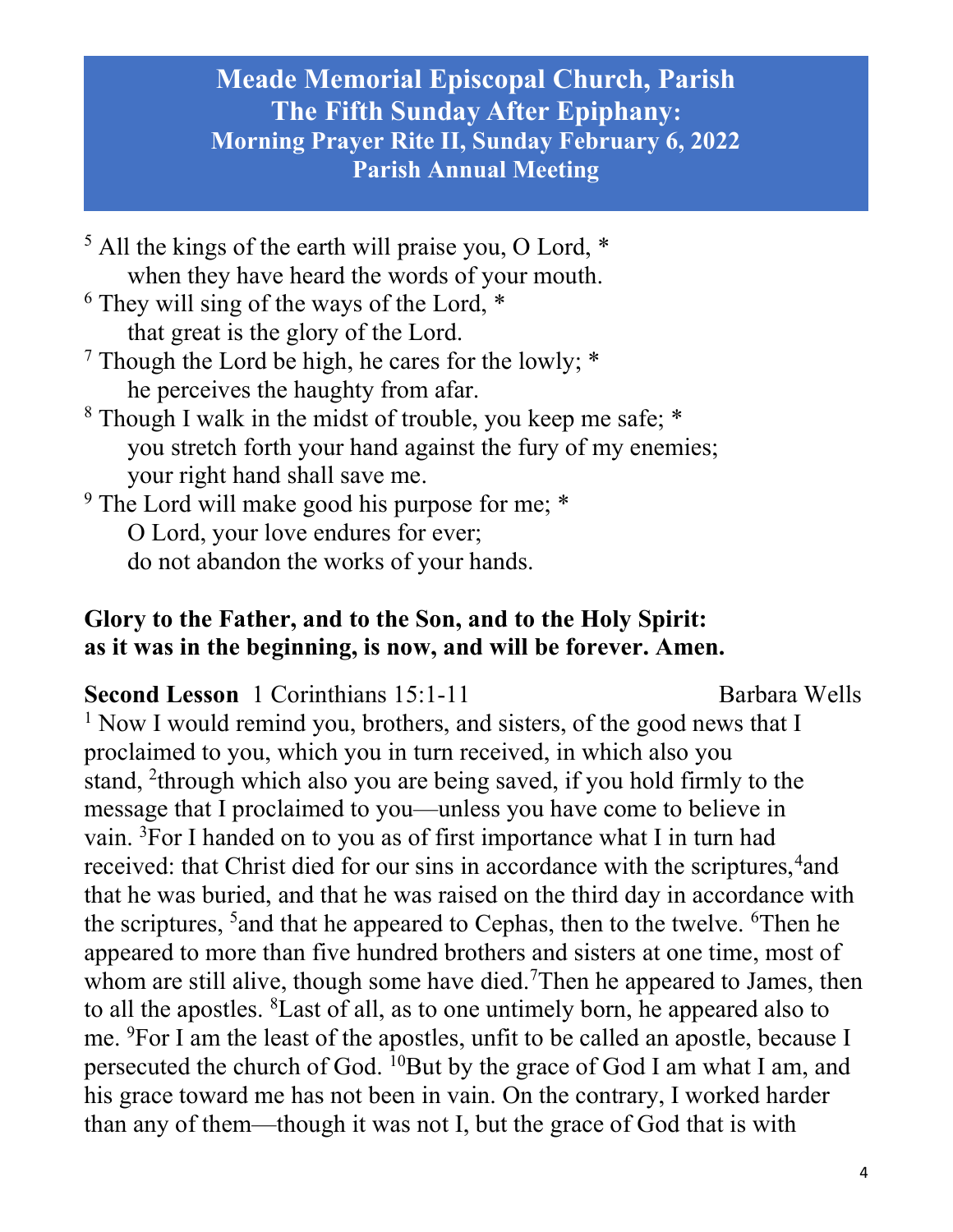me. <sup>11</sup>Whether then it was I or they, so we proclaim and so you have come to believe.

Reader: Hear What the Spirit is saying to the Church People: Thanks be to God.

# Hymn: Immortal Invisible, God only Wise Online Immortal Invisible, God Only Wise

Gospel Reading: Luke 5:1-11 Rev. Carolyn. Adhola

<sup>1</sup> Once while Jesus was standing beside the lake of Gennesaret, and the crowd was pressing in on him to hear the word of God, <sup>2</sup>he saw two boats there at the shore of the lake; the fishermen had gone out of them and were washing their nets. <sup>3</sup>He got into one of the boats, the one belonging to Simon, and asked him to put out a little way from the shore. Then he sat down and taught the crowds from the boat. <sup>4</sup>When he had finished speaking, he said to Simon, "Put out into the deep water and let down your nets for a catch."<sup>5</sup>Simon answered, "Master, we have worked all night long but have caught nothing. Yet if you say so, I will let down the nets." <sup>6</sup>When they had done this, they caught so many fish that their nets were beginning to break. <sup>7</sup>So they signaled their partners in the other boat to come and help them. And they came and filled both boats, so that they began to sink. <sup>8</sup>But when Simon Peter saw it, he fell down at Jesus' knees, saying, "Go away from me, Lord, for I am a sinful man!"<sup>9</sup>For he and all who were with him were amazed at the catch of fish that they had taken;  $^{10}$  and so also were James and John, sons of Zebedee, who were partners with Simon. Then Jesus said to Simon, "Do not be afraid; from now on you will be catching people." <sup>11</sup>When they had brought their boats to shore, they left everything and followed him.

Reader: Hear What the Spirit is saying to the Church People: Thanks be to God.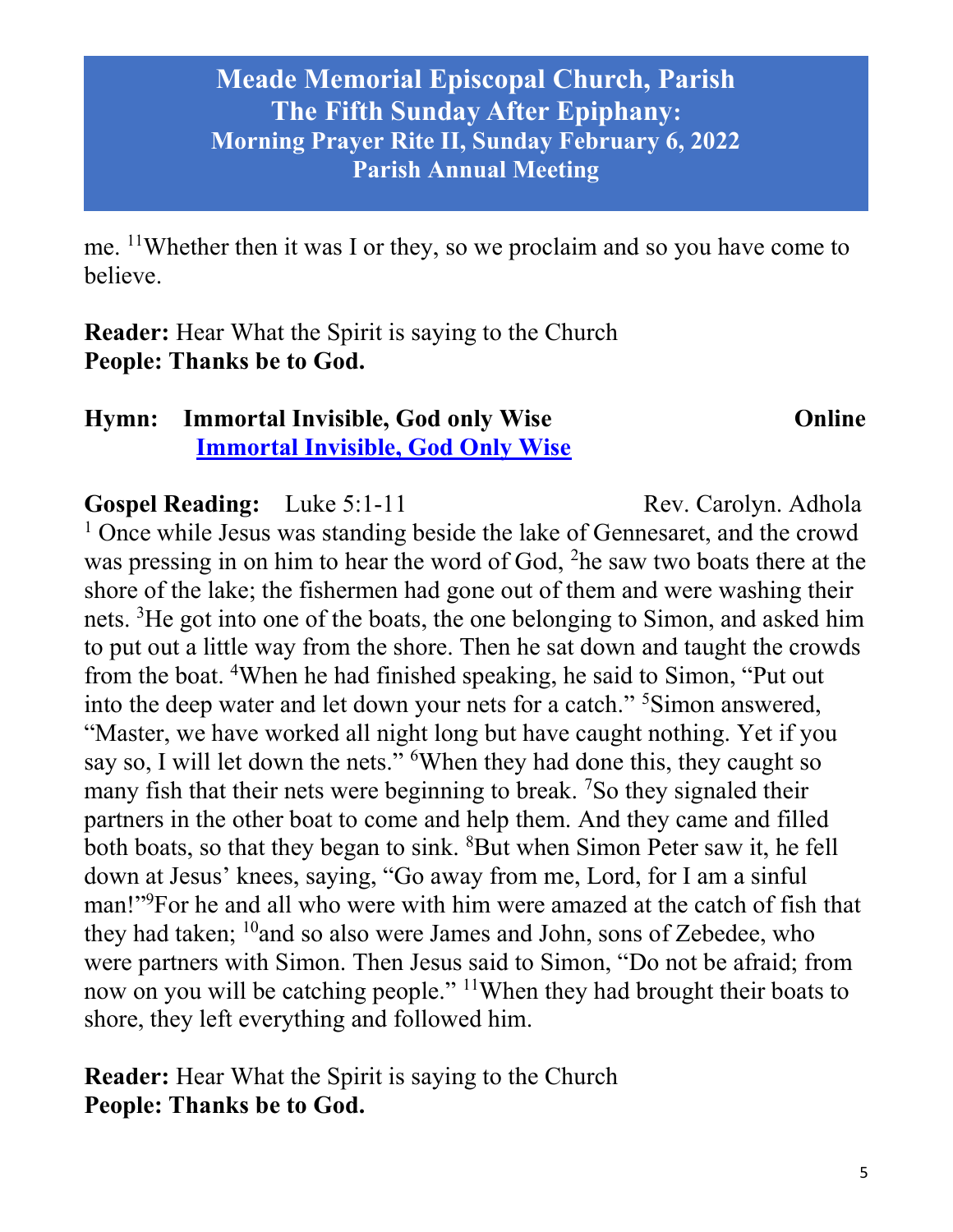#### The Sermon: Fr. Asonye+

#### Officiant and People together The Apostles' Creed

I believe in God, the Father almighty, creator of heaven and earth; I believe in Jesus Christ, his only Son, our Lord. He was conceived by the power of the Holy Spirit and born of the Virgin Mary. He suffered under Pontius Pilate, was crucified, died, and was buried. He descended to the dead. On the third day he rose again. He ascended into heaven and is seated at the right hand of the Father. He will come again to judge the living and the dead. I believe in the Holy Spirit, the Holy Catholic Church, the communion of saints, and the forgiveness of sins the resurrection of the body, and the life everlasting. Amen.

#### The Prayers

Officiant The Lord be with you. People And also, with you.

Suffrages A Nadine Goff

- V. Show us your mercy, O Lord;
- R. And grant us your salvation.
- V. Clothe your ministers with righteousness;
- R. Let your people sing with joy.
- V. Give peace, O Lord, in all the world;
- R. For only in you can we live in safety.
- V. Lord, keep this nation under your care;
- R. And guide us in the way of justice and truth.
- V. Let your way be known upon earth;
- R. Your saving health among all nations.
- V. Let not the needy, O Lord, be forgotten;
- R. Nor the hope of the poor be taken away.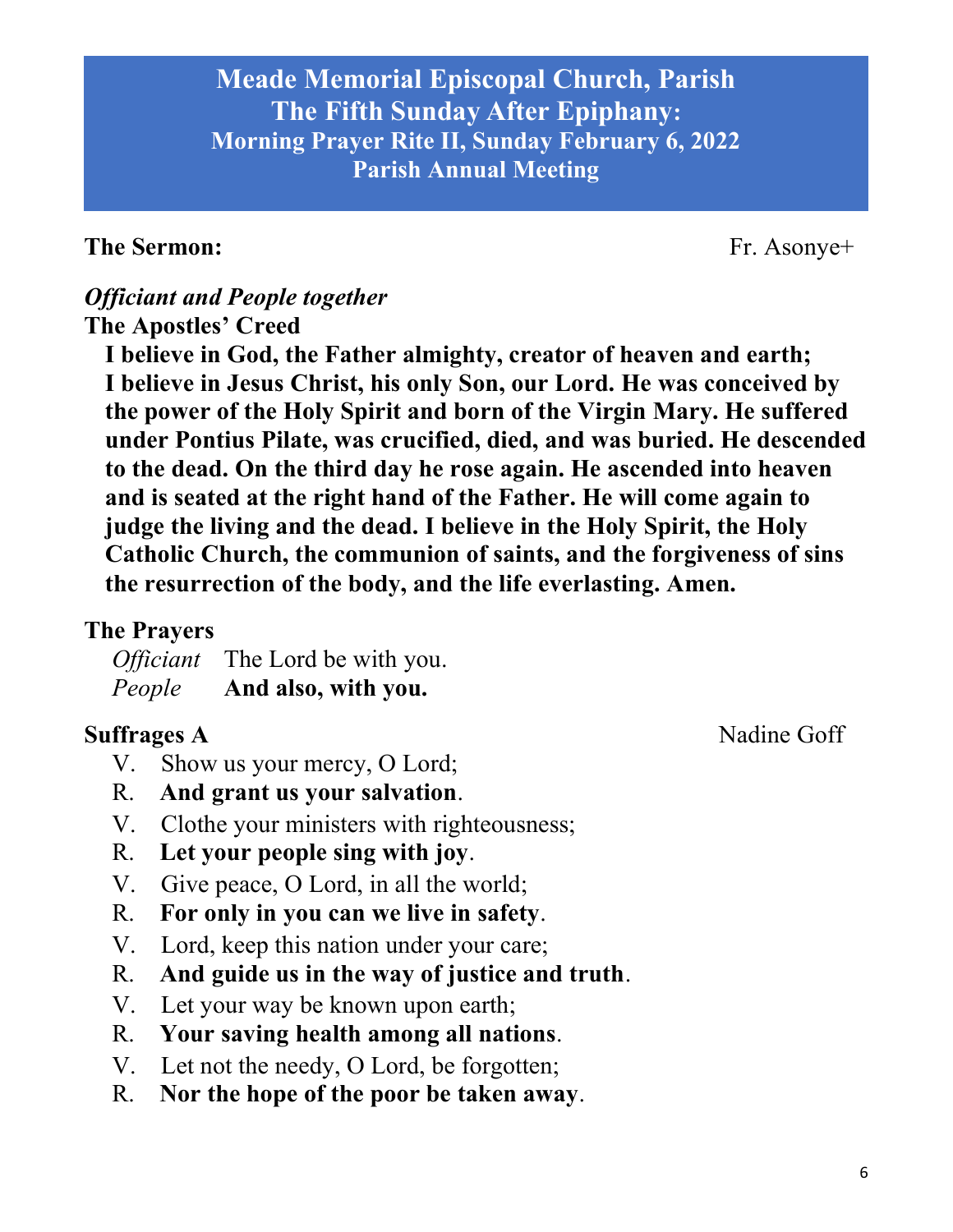- V. Create in us clean hearts, O God;
- R. And sustain us with your Holy Spirit.

Pray for Those in the Parish Prayer List France Paula Price

A Collect Fifth Sunday After Epiphany Joseph Royster Set us free, O God, from the bondage of our sins, and give us the liberty of that abundant life which you have made known to us in your Son our Savior Jesus Christ, who lives and reigns with you, in the unity of the Holy Spirit, one God, now and forever. Amen.

## A Collect for Sundays Cris Abad

O God, you make us glad about the weekly remembrance of the glorious resurrection of your Son our Lord: Give us this day such blessing through our worship of you, that the week to come may be spent in your favor; through Jesus Christ our Lord. Amen.

# The Collect of the Day Angela King

O God, whose blessed Son came into the world that he might destroy the works of the devil and make us children of God and heirs of eternal life: Grant that, having this hope, we may purify ourselves as he is pure; that, when he comes again with power and great glory, we may be made like him in his eternal and glorious kingdom; where he lives and reigns with you and the Holy Spirit, one God, for ever and ever. Amen.

A Collect for the Renewal of Life Merric Music Media Media Negani

O God, the King eternal, whose light divides the day from the night and turns the shadow of death into the morning: Drive far from us all wrong desires, incline our hearts to keep your law, and guide our feet into the way of peace; that, having done your will with cheerfulness during the day, we may, when night comes, rejoice to give you thanks; through Jesus Christ our Lord. Amen.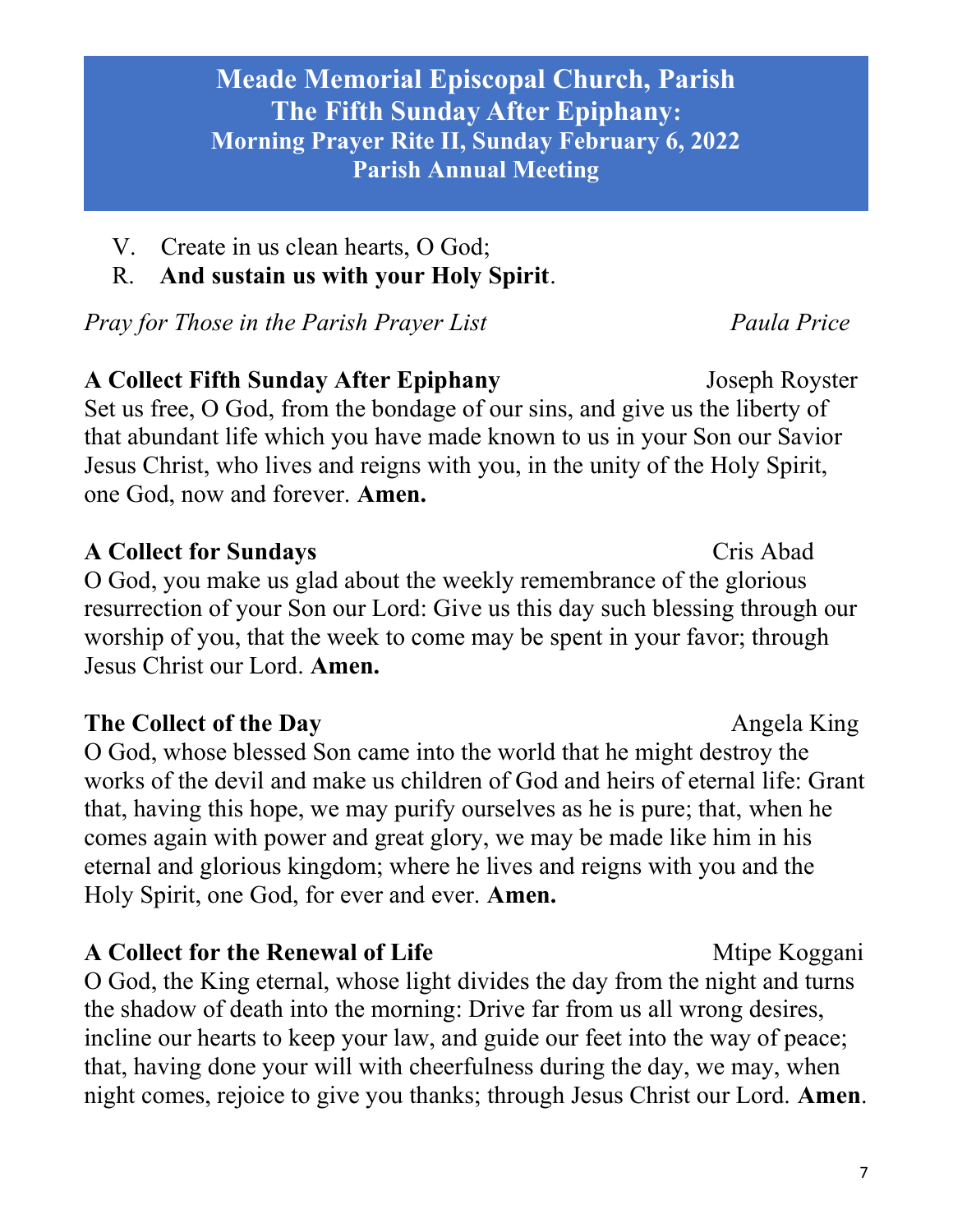# A Collect for Peace Dolores Johnson

O God, the author of peace and lover of concord, to know you is eternal life and to serve you is perfect freedom: Defend us, your humble servants, in all assaults of our enemies; that we, surely trusting in your defense, may not fear the power of any adversaries; through the might of Jesus Christ our Lord. Amen.

# A Collect for Grace Dr. Ernest Ogbozor

Lord God, almighty and everlasting Father, you have brought us in safety to this new day: Preserve us with your mighty power, that we may not fall into sin, nor be overcome by adversity; and in all we do, direct us to the fulfilling of your purpose; through Jesus Christ our Lord. Amen.

# A Collect for Guidance **Dolores** Dolores Duncan

Heavenly Father, in you we live and move and have our being: We humbly pray you so to guide and govern us by your Holy Spirit, that in all the cares and occupations of our life we may not forget you but may remember that we are ever walking in your sight, through Jesus Christ our Lord. Amen.

# A Collect for Protection Milad Abedi

O God, the protector of all who trust in you, without whom nothing is strong, nothing is holy: Increase and multiply upon us your mercy; that, with you as our ruler and guide, we may so pass-through things temporal, that we lose not the things eternal; through Jesus Christ our Lord, who lives and reigns with you and the Holy Spirit, one God, for ever and ever. Amen.

# **Prayer for the Poor and the Neglected Prof Lelia Crowders**

Almighty and most merciful God, we remember before you all poor and neglected persons whom it would be easy for us to forget: the homeless and the destitute, the old and the sick, and all who have none to care for them. Help us to heal those who are broken in body or spirit, and to turn their sorrow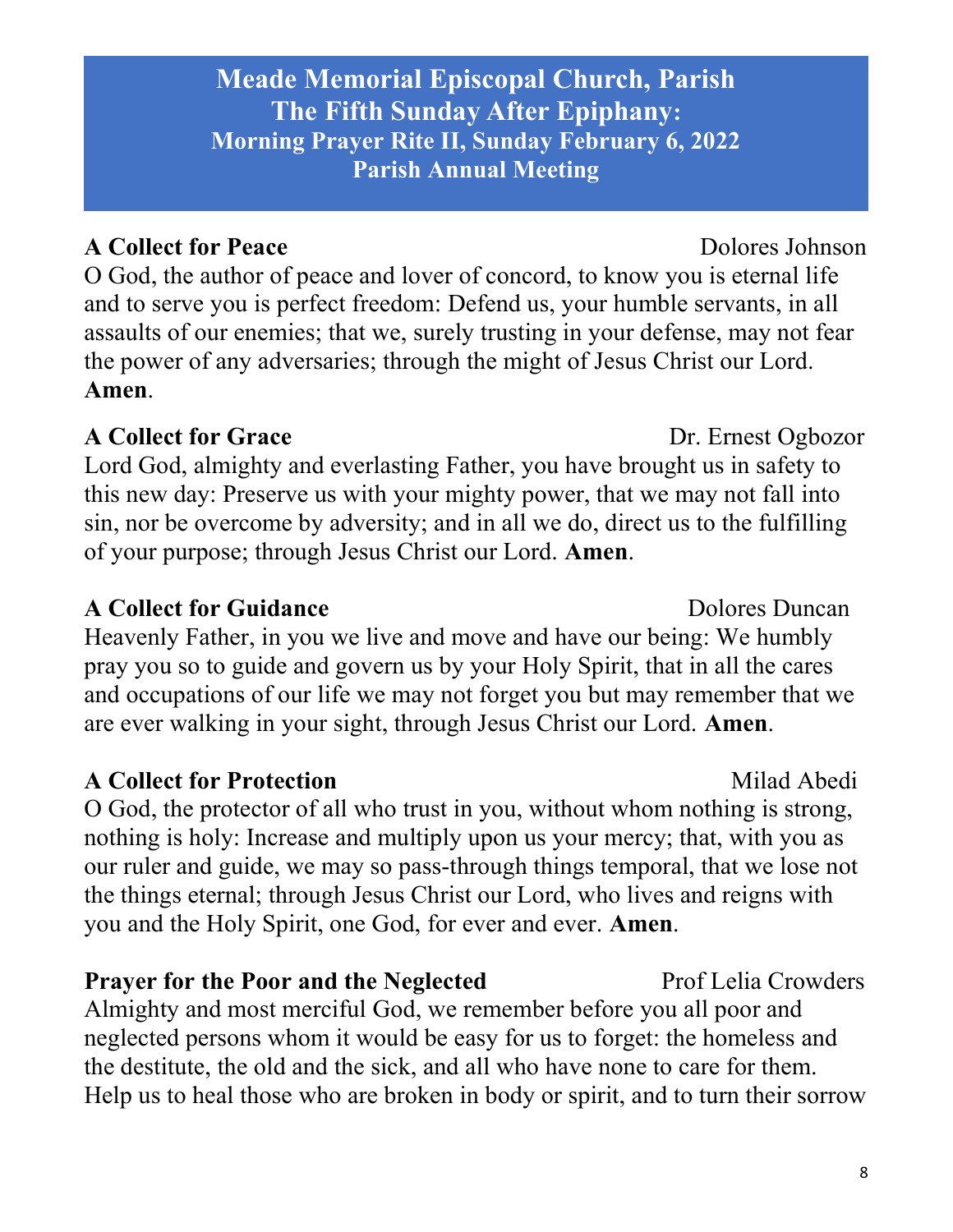into joy. Grant this, Father, for the love of your Son, who for our sake became poor, Jesus Christ our Lord. Amen.

## **Prayer for the Oppressed Chuck Crowders** Look with pity, O heavenly Father, upon the people in this land who live with injustice, terror, disease, and death as their constant companions. Have mercy upon us. Help us to eliminate our cruelty to these our neighbors. Strengthen those who spend their lives establishing equal protection of the law and equal opportunities for all. And grant that every one of us may enjoy a fair portion of the riches of this land, through Jesus Christ our Lord. Amen.

#### **Prayer for Cities of the Earth Dr. Cossette Livas**

Heavenly Father, in your Word you have given us a vision of that holy City to which the nations of the world bring their glory: Behold and visit, we pray, the cities of the earth. Renew the ties of mutual regard which form our civic life. Send us honest and able leaders. Enable us to eliminate poverty, prejudice, and oppression that peace may prevail with righteousness, and justice with order, and that men and women from different cultures and with differing talents may find with one another the fulfillment of their humanity; through Jesus Christ our Lord. Amen.

## **Prayer for Clergy and People Server Algebra 2018** Nicole Livas

Almighty and everlasting God, from whom cometh every good and perfect gift: Send down upon our bishops (Susan, Brooke, Porter), our rector Fr. Asonye and other clergy, and upon the congregations committed to their charge, the healthful Spirit of thy grace; and, that they may truly please thee, pour upon them the continual dew of thy blessing. Grant this, O Lord, for the honor of our Advocate and Mediator, Jesus Christ. Amen.

## **Prayers for mission** Michelle Brown

Almighty and everlasting God, by whose Spirit the whole body of your faithful people is governed and sanctified: Receive our supplications and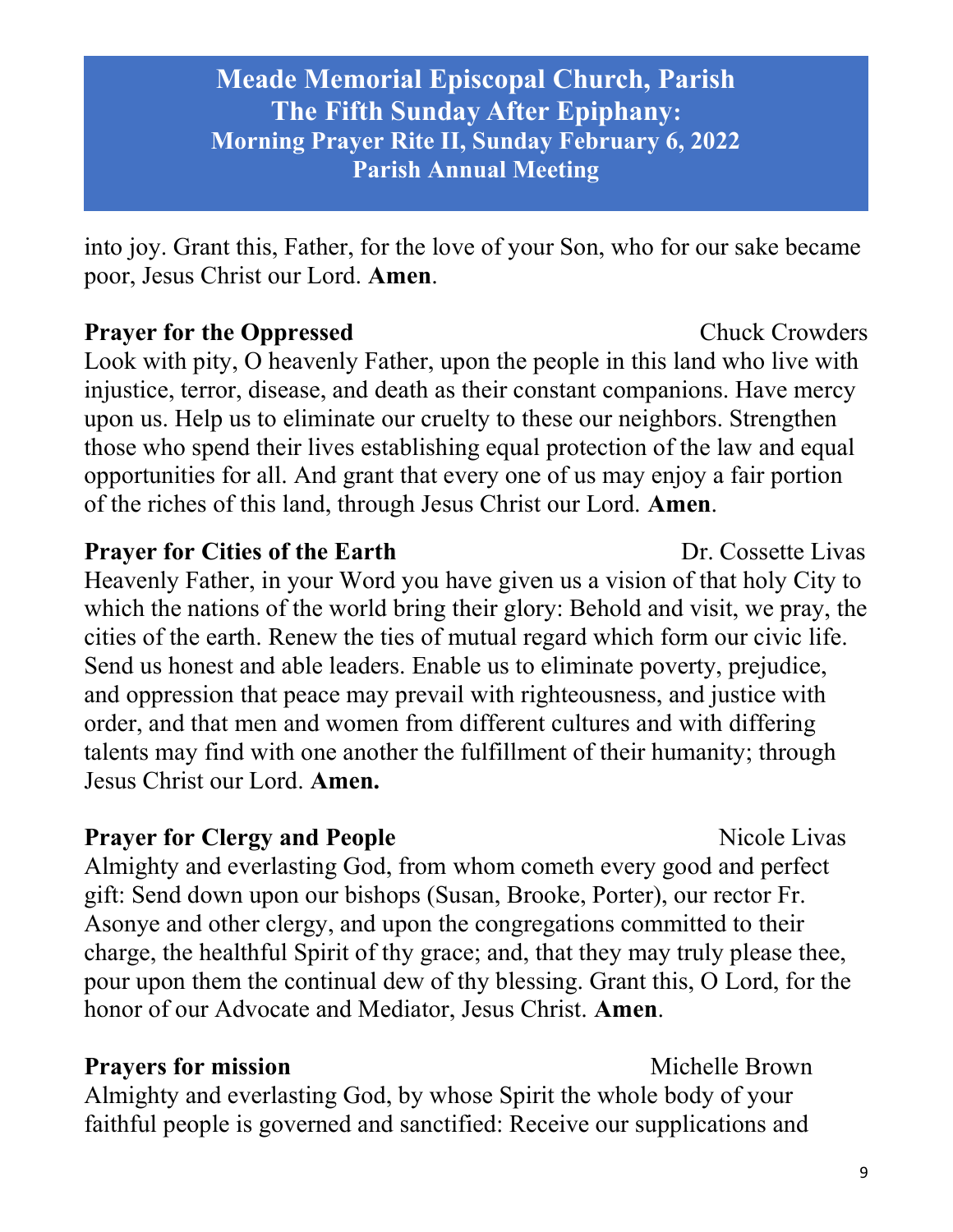prayers which we offer before you for all members of your holy Church, that in their vocation and ministry they may truly and devoutly serve you; through our Lord and Savior Jesus Christ. Amen.

Hymnal Come, Ye Faithful People, Come.

Come, Ye Faithful People Come

# Officiant and People

The General Thanksgiving

Almighty God, Father of all mercies, we your unworthy servants give you humble thanks for all your goodness and loving-kindness to us and to all whom you have made. We bless you for our creation, preservation, and all the blessings of this life; but above all for your immeasurable love in the redemption of the world by our Lord Jesus Christ; for the means of grace, and for the hope of glory. And, we pray, give us such an awareness of your mercies, that with truly thankful hearts we may show forth your praise, not only with our lips, but in our lives, by giving up ourselves to your service, and by walking before you in holiness and righteousness all our days; through Jesus Christ our Lord, to whom, with you and the Holy Spirit, be honor and glory throughout all ages. Amen.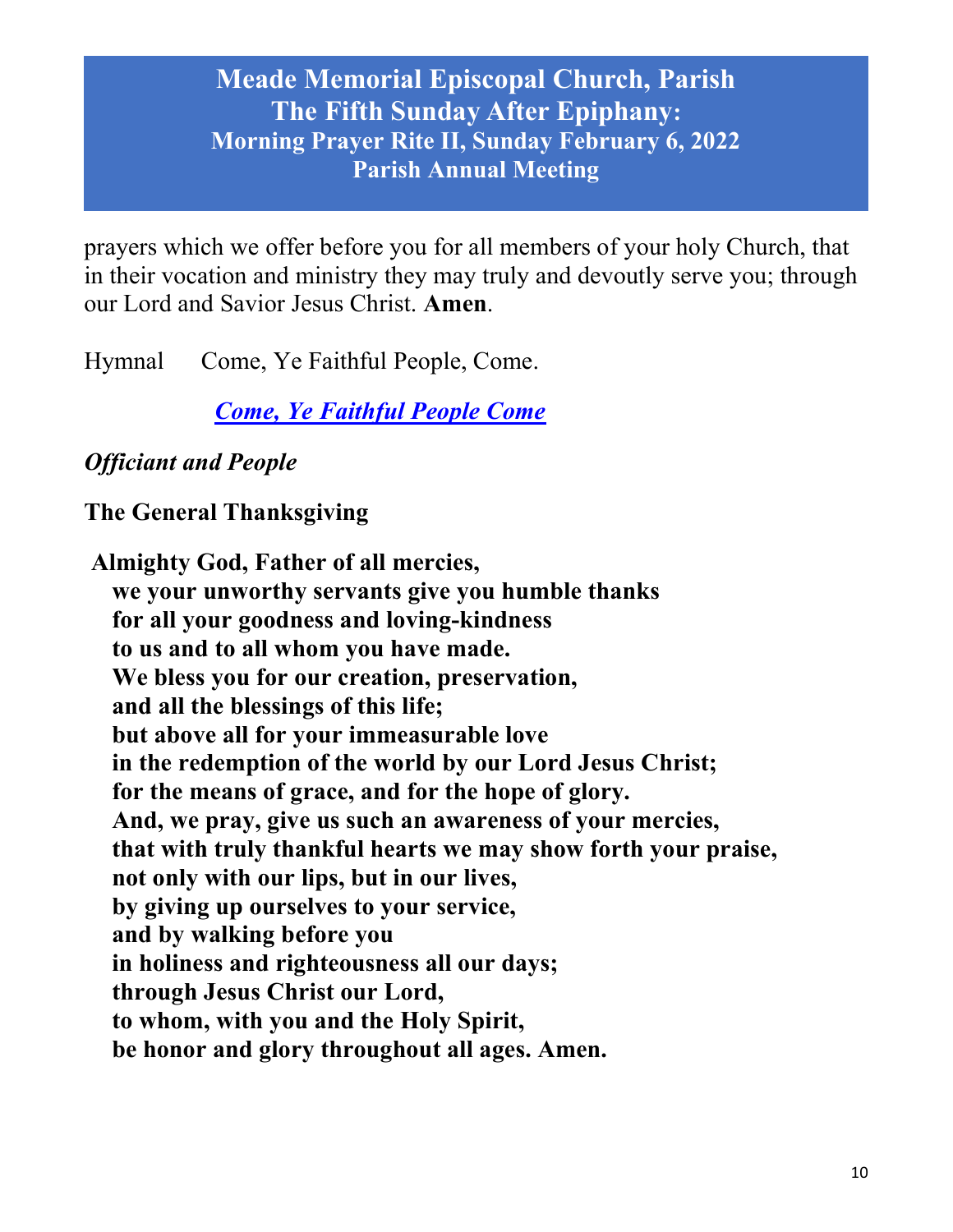## A Prayer of St. Chrysostom

 Almighty God, you have given us grace at this time with one accord to make our common supplication to you; and you have promised through your well-beloved Son that when two or three are gathered together in his Name you will be in the midst of them: Fulfill now, O Lord, our desires and petitions as may be best for us; granting us in this world knowledge of your truth, and in the age to come life everlasting. Amen

# Officiant Alleluia, alleluia, let us bless the Lord. People Thanks be to God. Alleluia, alleluia.

### Benediction:

Glory to God whose power, working in us, can do infinitely more than we can ask or imagine: Glory to him from generation to generation in the Church, and in Christ Jesus for ever and ever.

Now may the peace of God which passes all understanding keep your minds in the knowledge and the love of God and of His Son Jesus Christ. And may the blessing of God, of the Son and of the Holy Spirit be with you now and always. Amen.

### **Part II Adult Forum Fr. Asonye**

**Prayer for our Country** Officiant and People Almighty God, who hast given us this good land for our heritage: We humbly beseech thee that we may always prove ourselves a people mindful of thy favor and glad to do thy will. Bless our land with honorable industry, sound learning, and pure manners. Save us from violence, discord, and confusion, from pride and arrogance, and from every evil way. Defend our liberties, and fashion into one united people the multitudes brought hither out of many kindreds and tongues. Endue with the spirit of wisdom those to whom in thy Name we entrust the authority of government, that there may be justice and peace at home, and that, through obedience to thy law, we may show forth thy